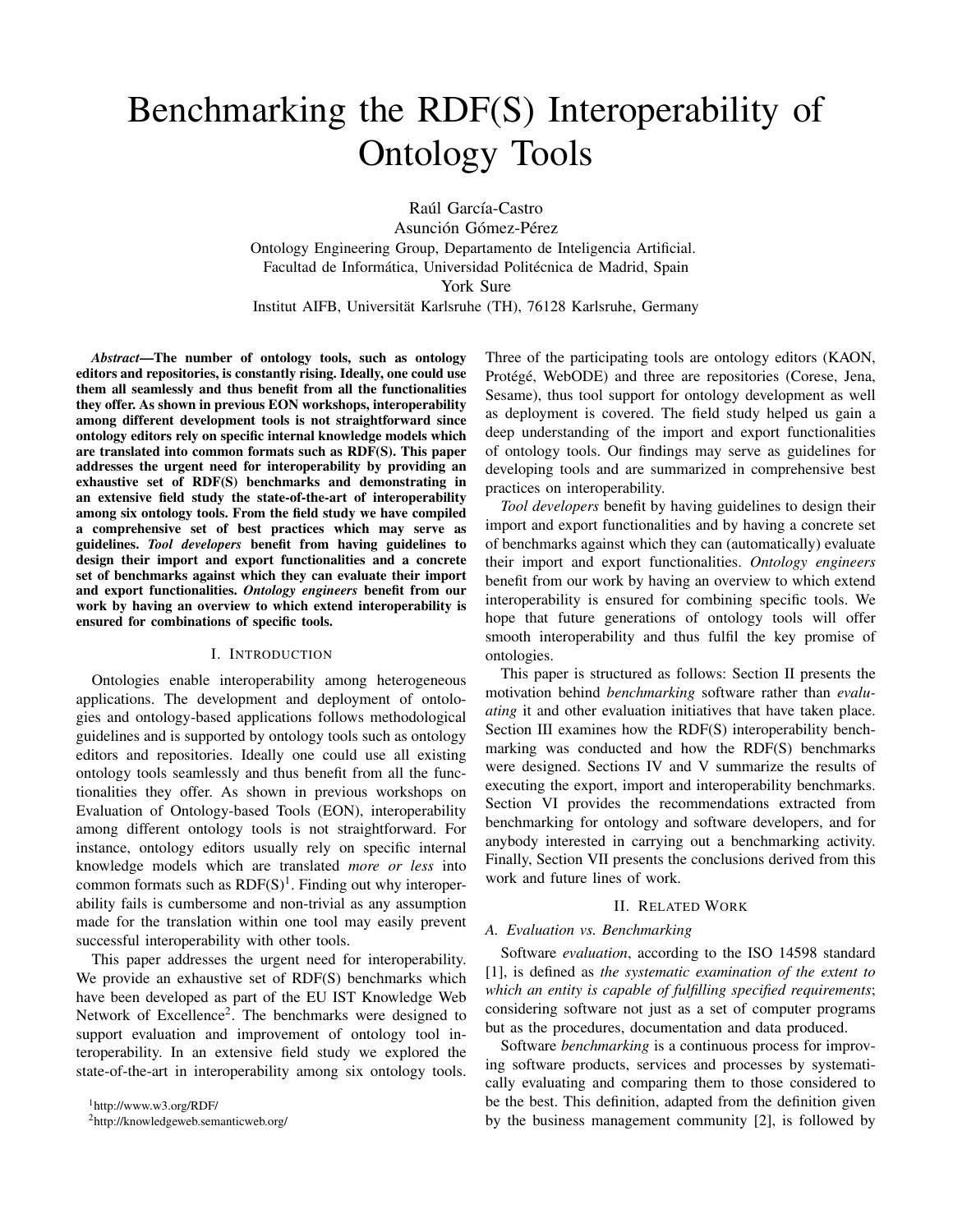some authors in the Software Engineering community while others consider benchmarking as a software evaluation method [3].

The reason for benchmarking software products instead of just evaluating them is to obtain several benefits that cannot be obtained from evaluations. A software evaluation shows the weaknesses of the software or its compliance to quality requirements. If several software products are involved in the evaluation, we also obtain a comparative analysis of these products and recommendations for users. When benchmarking several software products, besides all the benefits commented, we gain continuous improvement of the products, recommendations for developers on the practices used when developing these products and, from these practices, those that can be considered best practices.

## *B. Related Evaluations*

We now briefly present two evaluation initiatives closely related to our work. The first is a benchmark suite for evaluating RDF(S) usage, and the second is a previous evaluation of the interoperability of ontology development tools.

The *RDF Test Cases* [4] were created by the W3C RDF Core Working Group. These tests check the correct usage of the tools that implement RDF knowledge bases and illustrate the resolution of different issues considered by the Working Group. The RDF Test Cases could also be used for evaluating RDF(S) importers but, while they provide examples for, and clarification of, the normative definition of the language, our approach aims for an exhaustive evaluation of RDF(S) importers. Another difference is that we distinguish between the benchmarks that depend on the RDF(S) knowledge model and those that depend on the RDF syntax used. Moreover, we take into consideration valid input ontologies only, whereas the RDF Test Cases take erroneous input ontologies and entailment benchmarks.

The *Second International Workshop on Evaluation of Ontology-based Tools (EON 2003)* had as main topic the evaluation of the interoperability of ontology-based tools [5]. The results of the workshop led to significant improvements in various well-known ontology editors. The main reasons for benchmarking the interoperability of ontology tools again are:

- Interoperability is a great problem in the Semantic Web which is still unsolved.
- The workshop experiments (and those of its successors) involved only few tools and focused on editors.
- Some experiments evaluated export functionalities, others import functionalities and only a few evaluated interoperability.
- No systematic evaluation on a technical level was performed because ontology tool developers were just asked to model and interchange a domain ontology and report about findings. Each experiment used different test strategies and interchange languages, and also different principles for modelling ontologies. Therefore, only specific comments and recommendations were made.

We learnt many lessons from the results of the initial EON experiments which enabled us to do a systematic evaluation on a technical level such as the one presented in this paper.

# III. RDF(S) INTEROPERABILITY BENCHMARKING

The RDF(S) interoperability benchmarking started in Knowledge Web as an effort to improve the interoperability of ontology tools and to provide comprehensive recommendations for industry on how to use these tools. The benchmarking was organized and carried out following a generic software benchmarking methodology developed in Knowledge Web [6]. We now present the main decisions and outcomes of instantiating such methodology.

The goals for benchmarking the interoperability of ontology tools are related to the benefits pursued through it, and these are: to *evaluate and improve* their interoperability, to acquire a *deep understanding* of the practices used to develop the importers and exporters of these tools and to extract from these practices those that can be considered the *best practices*, to produce *recommendations* for users, and to create *consensual processes* for evaluating their interoperability.

These goals involve different communities that are related to the ontology development tools, namely, the research and industrial communities, and tool developers.

Participation in the benchmarking was open to any organisation irrespective of being a Knowledge Web partner or not. To involve other organisations in the process, with the goal of having the best-in-class tools participating, several actions were taken:

- The benchmarking proposal, a document being used as a reference along the benchmarking, was published as a public web page<sup>3</sup>, which includes all the relevant information about the benchmarking: motivation, goals, benefits and costs, tools and people involved, planning, related events, and a complete description of the experimentation and the benchmark suites.
- Research was performed on the existing ontology development tools, both freely available and commercial ones, which could export and import to and from RDF(S), and their developers were contacted. In the future, any tool capable of importing and exporting RDF may participate in the benchmarking or benefit from the benchmarks.
- The interoperability benchmarking was announced with a call for participation through the main mailing lists of the Semantic Web area and through lists specific to ontology development tools.

Six tools took part in the benchmarking, three of which are ontology development tools: KAON, Protégé (using its RDF backend), and WebODE; the other three are RDF repositories: Corese, Jena and Sesame. These six tools do not share a common knowledge model and benchmarking was not always performed by tool developers.

The experimentation over the tools aimed to obtain results for interoperability improvement. Therefore, other quality at-

<sup>&</sup>lt;sup>3</sup>http://knowledgeweb.semanticweb.org/benchmarking\_interoperability/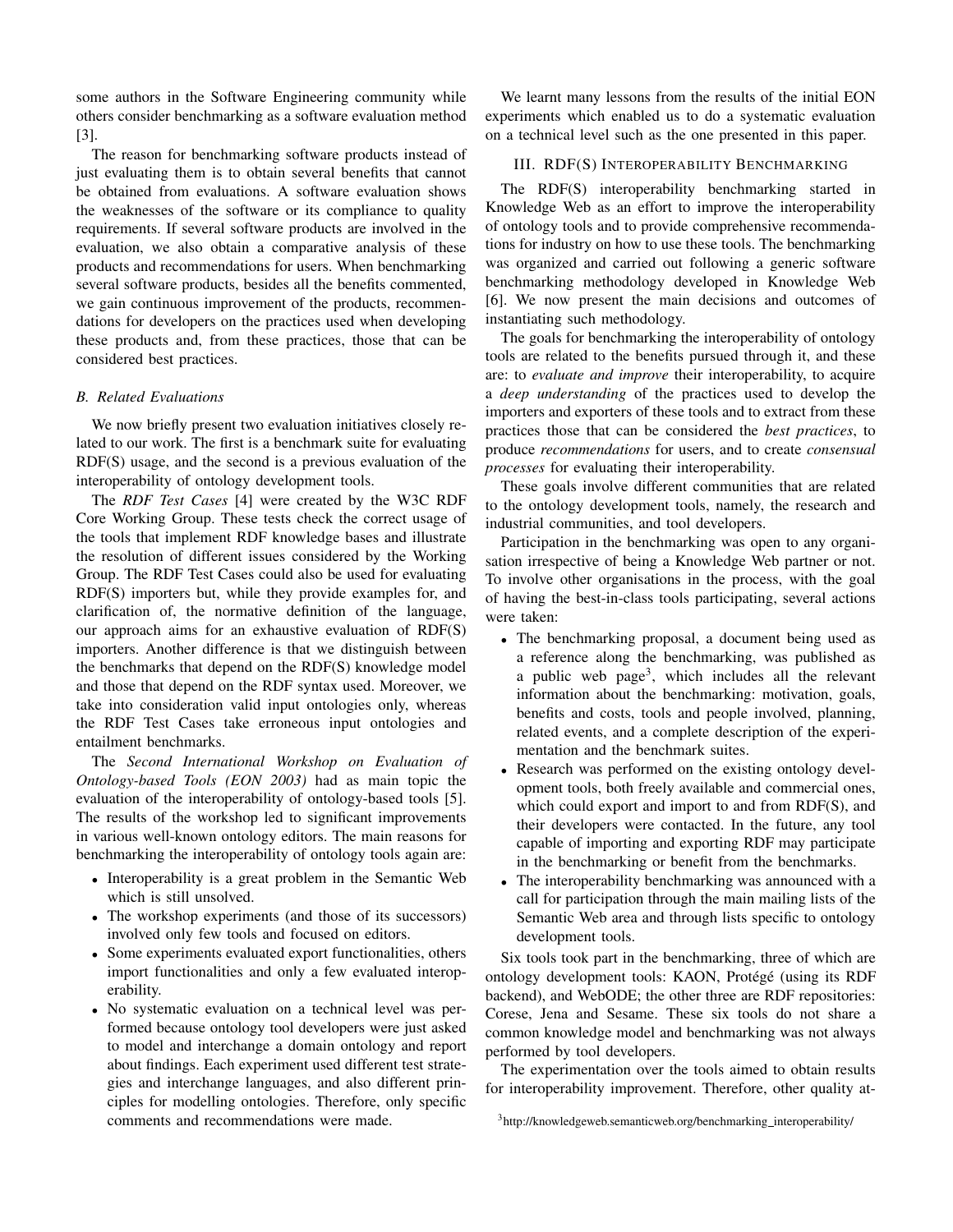tributes such as performance, scalability, robustness, etc. were not considered. However, an approach for benchmarking the performance and scalability of ontology development tools can be found in [7].

The experimentation took into account the most common way of interchanging ontologies that ontology tools provide, that is, by exporting ontologies from a tool into an interchange language and then importing ontologies into the other tool, using RDF(S) as interchange language and serializing the ontologies into RDF/XML syntax. A future benchmarking activity inside Knowledge Web will cover the case of using OWL<sup>4</sup> as interchange language.

Interoperability of ontology tools using an interchange language depends on the capabilities of the tools to import and export ontologies from/to this language. Therefore, the experimentation included not only the evaluation of interoperability but also that of the RDF(S) import and export functionalities of the tools.

The evaluation criteria must describe in depth the import, export and interoperability capabilities of the tools, whereas the experiments to be performed in the benchmarking must provide data informing how the tools comply with these criteria. Therefore, to obtain detailed information about these capabilities, we need to know: the elements of the *internal knowledge model* of an ontology development tool that can be imported from RDF(S), exported to RDF(S), and interchanged with another tool using RDF(S) as interchange language; the *secondary effects* of importing, exporting and interchanging these components, such as insertion or loss of information; and the *subset of elements* of the internal knowledge models that these tools may use to interoperate correctly.

To obtain these experimentation data, we defined three benchmark suites for evaluating the import, export and interoperability capabilities of the tools [8], which are common for all the tools. As the quality of the benchmark suites to be used is essential for the results of the benchmarking, the first step was to agree on the definition of these suites. Then, we decided to perform the import and export experiments before the interoperability ones, as the results of the first influence those of the second.

The steps to follow for executing the three benchmark suites are similar, and these are: the definition of the expected ontology resulting from importing, exporting or interchanging the ontology described in the benchmark; the import, export, or interchange of the ontology defined in the benchmark; and the comparison of the expected ontology with the ontology imported, exported or interchanged, checking whether there is some addition or loss of information.

The benchmark suites were intended to be executed manually but, as they contain many benchmarks, it is highly recommended to execute them (or part of them) automatically. In the cases of Corese, Jena, Sesame, and WebODE, most of the experimentation was automated. In the other cases, it was performed manually.

The benchmarking web page<sup>3</sup> contains a detailed description of the benchmark suites, all the files to be used in the experiments, templates for collecting the results, and the experimentation results obtained.

## *A. Benchmark Suites*

The benchmark suites check the correct import, export and interchange of ontologies that model a simple combination of ontology components (classes, properties, instances, etc.). Because one of the goals of the benchmarking is to improve the tools, the benchmark ontologies are kept simple on purpose so as to isolate problem causes and to identify problems.

As the ontology tools participating in the benchmarking have different internal knowledge models, both the experimentation and the analysis of the results are based on a common group of ontology modelling primitives, available in RDF(S) and in these tools. However, since tackling this common group exhaustively would yield a huge number of benchmarks, we have only considered the components most used for modelling ontologies in ontology development tools: classes, instances, properties with domain and range, literals, and class and property hierarchies. The rest of the components have not been dealt with so far.

*1) The RDF(S) Import Benchmark Suite:* contains 82 benchmarks, which define a simple RDF(S) ontology serialized in a RDF/XML file that must be loaded into the ontology development tool.

To isolate the factors influencing the correct import of an ontology, we have defined two types of import benchmarks: those that evaluate the import of the different combinations of components of the RDF(S) knowledge model, and those that evaluate the import of the different variants of the RDF/XML syntax, as stated in the RDF/XML specification.

*2) The RDF(S) Export Benchmark Suite:* comprises 66 benchmarks, which define an ontology that must be modelled in the tool and saved to a RDF(S) file.

We have defined two types of benchmarks for isolating the two factors influencing the correct export of an ontology. One group of benchmarks evaluates the correct export of the combinations of components of the ontology development tool knowledge model and the other group evaluates the export of ontologies with concepts and properties whose names include characters restricted by RDF(S), such as those not allowed for representing RDF(S) or XML URIs.

*3) The RDF(S) Interoperability Benchmark Suite:* evaluates the interchange of ontologies from one source tool to a destination one and vice versa. Each benchmark defines an ontology that must be modelled in the origin tool, saved to a RDF(S) file, and loaded into the destination tool.

Since the factors influencing the correct interchange of an ontology (besides the correct functioning of the importers and exporters) as well as the knowledge model used for defining the ontologies are the same as those in the RDF(S) Export Benchmark Suite, the ontologies defined in the RDF(S) Interoperability Benchmark Suite are identical to those of the RDF(S) Export Benchmark Suite.

<sup>4</sup>http://www.w3.org/TR/owl-features/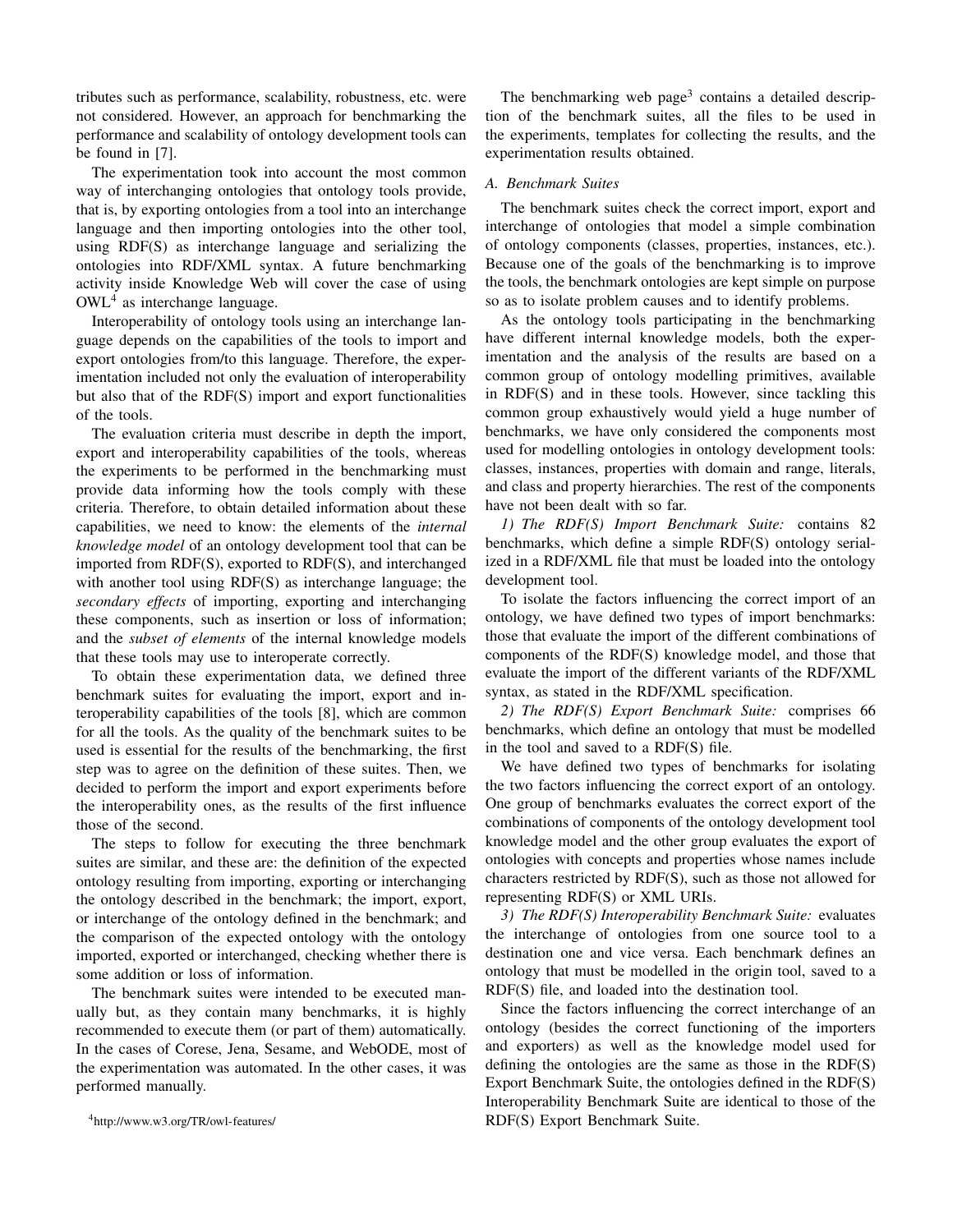The evaluation criteria are common for the three benchmark suites and are defined as follows:

- **Modelling** (*YES*/*NO*). The ontology tool can model the ontology components described in the benchmark.
- **Execution** (*OK*/*FAIL*). The execution of the benchmark is carried out without any problem, and the tool always produces the expected result. In the case of a failed execution, the following information is required: reasons for the failure of the benchmark execution and, if the tool had been corrected to pass a benchmark, the corrections performed.
- **Information added or lost.** The information added or lost in the ontology interchange.

In the export and interoperability benchmark suites, if a benchmark defines an ontology that cannot be modelled in a certain tool, this benchmark cannot be executed in the tool, being the *Execution* result *N.E.* (Non Executed). In the import benchmark suite, even if a tool cannot model some components of the ontology, it should be able to import correctly the rest of the components.

# IV. IMPORT AND EXPORT RESULTS

The results obtained when importing from and exporting to RDF(S) depend mainly on the knowledge model of the tool that executed the benchmark suite. The tools that natively support the RDF(S) knowledge model (Corese, Jena and Sesame, essentially the RDF repositories) do not need to perform any translation in the ontologies when importing/exporting them from/to RDF(S). The RDF repositories import and export correctly from/to RDF(S) all the combinations of components, as these operations do not require any translation.

In the case of tools with non-RDF knowledge models (KAON, Protégé and WebODE, the ontology development tools), some of their knowledge model components can also be represented in RDF(S) whereas some others cannot; on the other hand, tools do need to translate ontologies between their knowledge models and RDF(S). Besides, not all the combinations of components of the RDF(S) knowledge model that have been taken into account in the benchmarking can be modelled into all the tools.

We present an analysis of the import and export results of the participating ontology development tools.

# *A. Import Results*

In general, ontology development tools import correctly from RDF(S) all or most of the combinations of components that they model, rarely adding or losing information. The only exceptions are: Protégé, which poses problems only when importing classes or instances that are instances of multiple classes, and WebODE, which causes problems only when importing properties with a XML Schema datatype as range.

When the ontology development tools import ontologies with combinations of components that they cannot model, they lose the information about these components. Nevertheless, they usually try to represent partially these components using other components from their knowledge models. In most cases, the import is performed correctly. The only exceptions are: KAON, which poses problems when it imports class hierarchies with cycles, Protégé poses problems when it imports class and property hierarchies with cycles and properties with multiple domains, and WebODE, which causes problems when it imports properties with multiple domains or ranges.

When dealing with the different variants of the RDF/XML syntax, ontology development tools import correctly resources with different URI reference syntaxes and with different syntaxes (shortened and unshortened) of empty nodes, of multiple properties, of typed nodes, of string literals, and of blank nodes. The only exceptions are: KAON when imports resources with multiple properties in the unshortened syntax; and Protégé when imports resources with empty and blank nodes in the unshortened syntax. The tools do not import language identification attributes (*xml:lang*) in tags.

#### *B. Export Results*

In general, ontology development tools export correctly to RDF(S) all or nearly all of the combinations of components that they model without losing information, though KAON poses problems only when exporting to RDF(S) datatype properties without range and datatype properties with multiple domains and with an XML Schema datatype as range, whereas Protégé causes problems only when exporting to  $RDF(S)$ classes or instances that are instances of multiple classes and template slots with multiple domains.

When these tools export components that are present in their knowledge model but cannot be represented in RDF(S), such as their own datatypes, they usually insert new information in the ontology though some information is lost.

When dealing with concepts and properties whose names do not fulfil URI character restrictions, each ontology development tool behaves differently. When names do not start with a letter or " $\ldots$ ", some tools leave the name unchanged while others replace the first character with  $"$ , spaces in names are replaced by "-" or "\_", depending on the tool, and URI reserved characters and XML delimiter characters are left unchanged, replaced by "\_", or encoded.

# V. INTEROPERABILITY RESULTS

The RDF repositories (Corese, Jena and Sesame) interoperate correctly among themselves as they always import and export from/to RDF(S) correctly. This causes that interoperability between the ontology development tools and the RDF repositories depends only on the capabilities of the former to import and export from/to RDF(S) and, therefore, the results about this interoperability are identical to those presented in the previous section.

The import and export results presented in the previous sections showed that few problems arise when importing and exporting ontologies. Nevertheless, the interoperability results present more problems.

As a general comment we can say that interoperability between the tools depends on: a) the correct working of their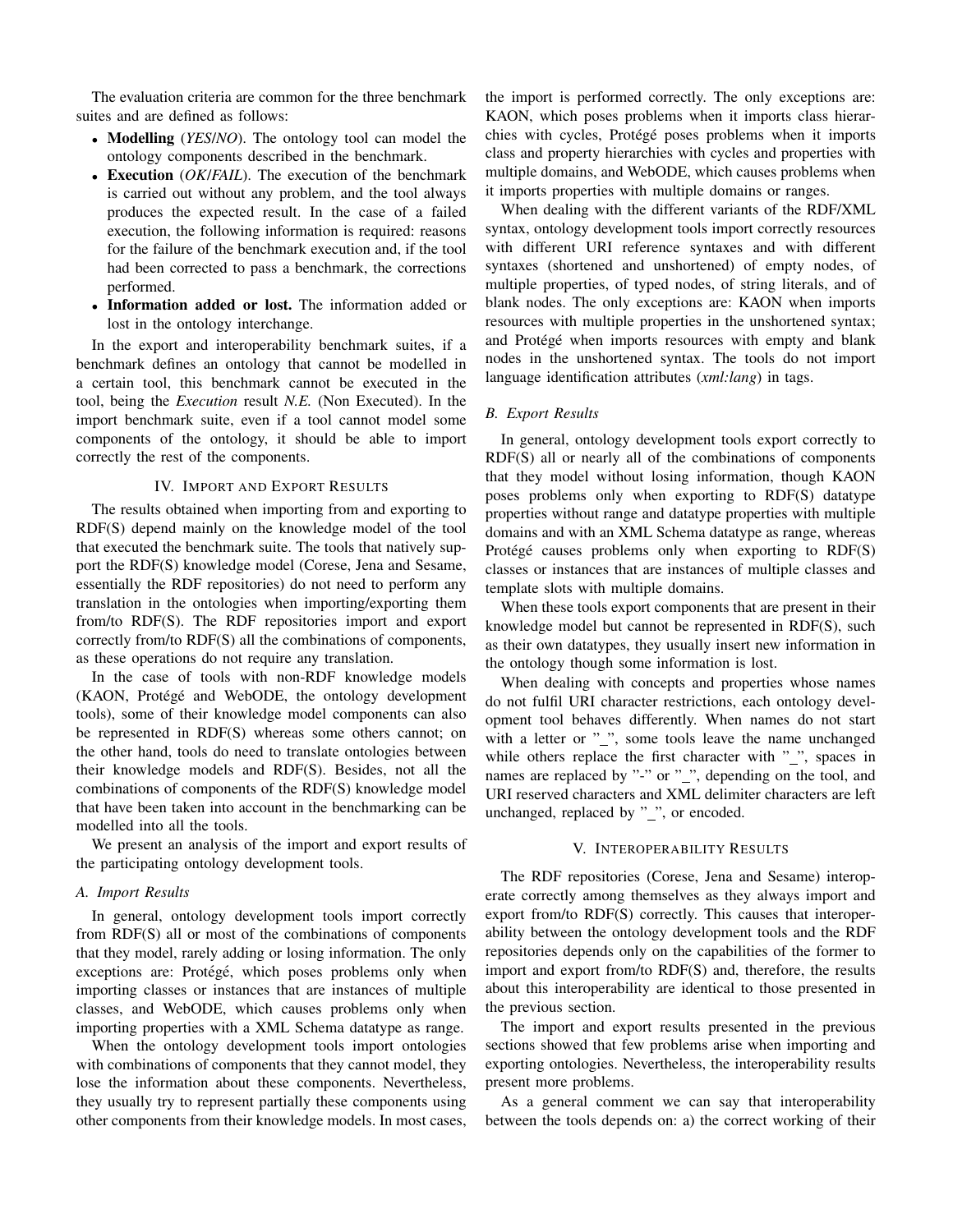RDF(S) importers and exporters; and b) the way selected for serializing the exported ontologies in the RDF/XML syntax.

Furthermore, we have observed that some problems in any of these factors affect the results of not just one but of several benchmarks. This means that, in some cases, correcting a single import or export problem or changing the way of serializing ontologies can cause significant interoperability improvements.

Next, we list the components that can be interchanged between the tools.

*1) Interoperability using the same tool:* Ontology development tools seem to have no problems when the source and the destination of an ontology interchange are the same tool. The only exception resides in Protégé when interchanges classes that are instances of multiple metaclasses and instances of multiple classes, since Protégé does not import resources that are instances of multiple metaclasses.

*2) Interoperability between each pair of tools:* Interoperability between different tools varies according to the tools. Besides, as the detailed interoperability results show, in some cases the tools are able to interchange certain components from one tool to another, but not the other way round.

When **KAON** interoperates with **Protégé**, both can interchange correctly some of the common components that they are able to model. But the problems arise with classes that are instances of a single metaclass or of multiple metaclasses, with datatype properties without domain or range, with datatype properties whose range is *String*, with instances of multiple classes, and with instances related via datatype properties.

When **KAON** interoperates with **WebODE**, they can interchange correctly almost all the common components that these tools can model. The only exception occurs when they interchange datatype properties with domain whose range is *String*.

When **Protégé** interoperates with **WebODE**, they can interchange correctly all the common components that these tools can model.

*3) Interoperability between all the tools:* Interoperability between **KAON**, Protégé and WebODE can be achieved with nearly all the common components that these tools can model. The only components that these tools cannot use are: datatype properties with domain and whose range is *String*, and instances related through datatype properties.

Therefore, interoperability can be achieved among the tools that have participated in the benchmarking using classes, class hierarchies without cycles, object properties with domain and with range, instances of a single class, and instances related through object properties.

*4) Interoperability regarding URI character restrictions.:* Interoperability is low when tools interchange ontologies containing URI character restrictions in class and property names. This is mainly due to the fact that tools usually encode some or all the characters that do not comply with these restrictions, which provokes changes in class and property names.

## VI. RECOMMENDATIONS

# *A. Recommendations for ontology engineers*

This section offers recommendations for ontology engineers which use more than one ontology tool to build ontologies. Depending on the tools used, the level of interoperability may be greater or lower, as can be seen in Section V.

If the ontology is being developed bearing in mind interoperability, the ontology engineers should be aware of the components that can be represented in the ontology development tools and in RDF(S). Also, they should try to use in their ontologies the common knowledge components of these tools in order to avoid the knowledge losses known already.

Ontology engineers should also be aware of the semantic equivalences and differences between the knowledge models of the tools and the interchange language.

It is not recommended to name resources using spaces or any character that is restricted in the RDF(S), URI or XML specifications.

In the case of interoperability in the RDF repositories, although these repositories export and import correctly to RDF(S), ontology engineers should consider the limitations that other tools have when exporting their ontologies to RDF(S) with the aim of interchanging them.

# *B. Recommendations for tool developers*

This section includes general recommendations for improving the interoperability of the tools when developing them. In [9], we offer more detailed recommendations to improve each of the participating tools according to the results and practices found. Although it is not compulsory to follow these recommendations, they help correct interoperability problems as we could observe when analysing the results.

Interoperability between ontology tools using RDF(S) as interchange language depends on how the importers and exporters of these tools work, whereas the way they work depends on the development decisions made by tool developers, who are different people with different needs. Therefore, it is not straightforward to provide general recommendations for developers. Nevertheless, some comments can be extracted from the analysis of the benchmarking results.

Seldom, a development decision will produce an interoperability improvement with some tools but a loss with others. For example, when exporting classes that are instances of a metaclass, some tools require that the class be defined as instance of *rdfs:Class* while some others require the opposite. The collateral consequences of the development decisions should be analysed by the tool developers.

Tool developers should be aware of the semantic equivalences and differences between the knowledge models of their tool and the interchange language; on the other hand, the tools should notify the user when the semantics is changed.

The first requirement for achieving interoperability is that tool importers and exporters are robust and work correctly when dealing with unexpected inputs. Although this is an evident comment, the results show that this requirement is